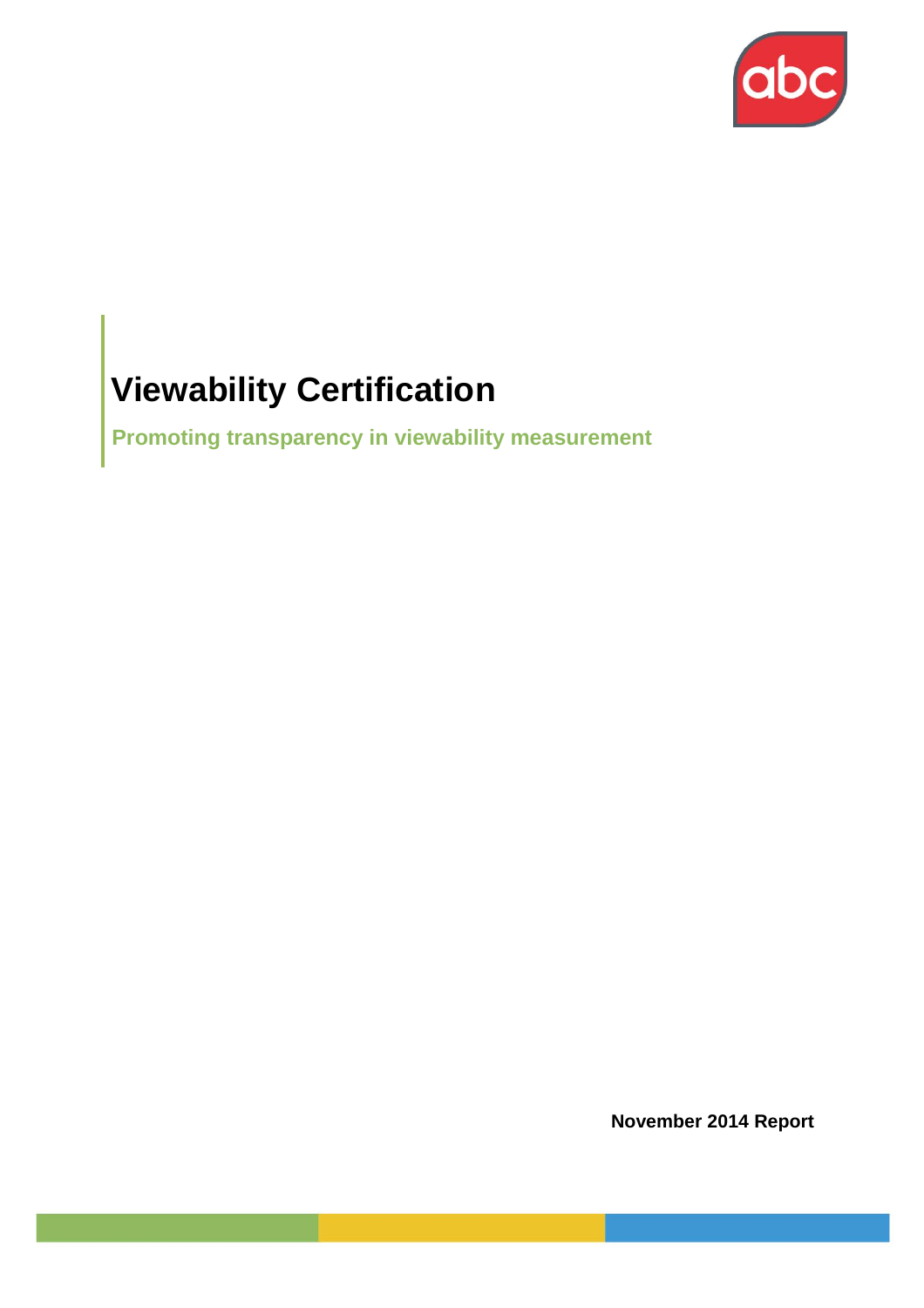

## **Contents**

|                    | 2. Background <b>contract and the contract of the contract of the contract of the contract of the contract of the contract of the contract of the contract of the contract of the contract of the contract of the contract of th</b> |  |
|--------------------|--------------------------------------------------------------------------------------------------------------------------------------------------------------------------------------------------------------------------------------|--|
|                    |                                                                                                                                                                                                                                      |  |
|                    |                                                                                                                                                                                                                                      |  |
|                    |                                                                                                                                                                                                                                      |  |
|                    |                                                                                                                                                                                                                                      |  |
|                    |                                                                                                                                                                                                                                      |  |
|                    |                                                                                                                                                                                                                                      |  |
|                    |                                                                                                                                                                                                                                      |  |
|                    |                                                                                                                                                                                                                                      |  |
| <b>Appendix A:</b> |                                                                                                                                                                                                                                      |  |
|                    |                                                                                                                                                                                                                                      |  |
| <b>Appendix B:</b> |                                                                                                                                                                                                                                      |  |
|                    |                                                                                                                                                                                                                                      |  |
| <b>Appendix C:</b> |                                                                                                                                                                                                                                      |  |
|                    |                                                                                                                                                                                                                                      |  |
| <b>Appendix D:</b> |                                                                                                                                                                                                                                      |  |
| About ABC          |                                                                                                                                                                                                                                      |  |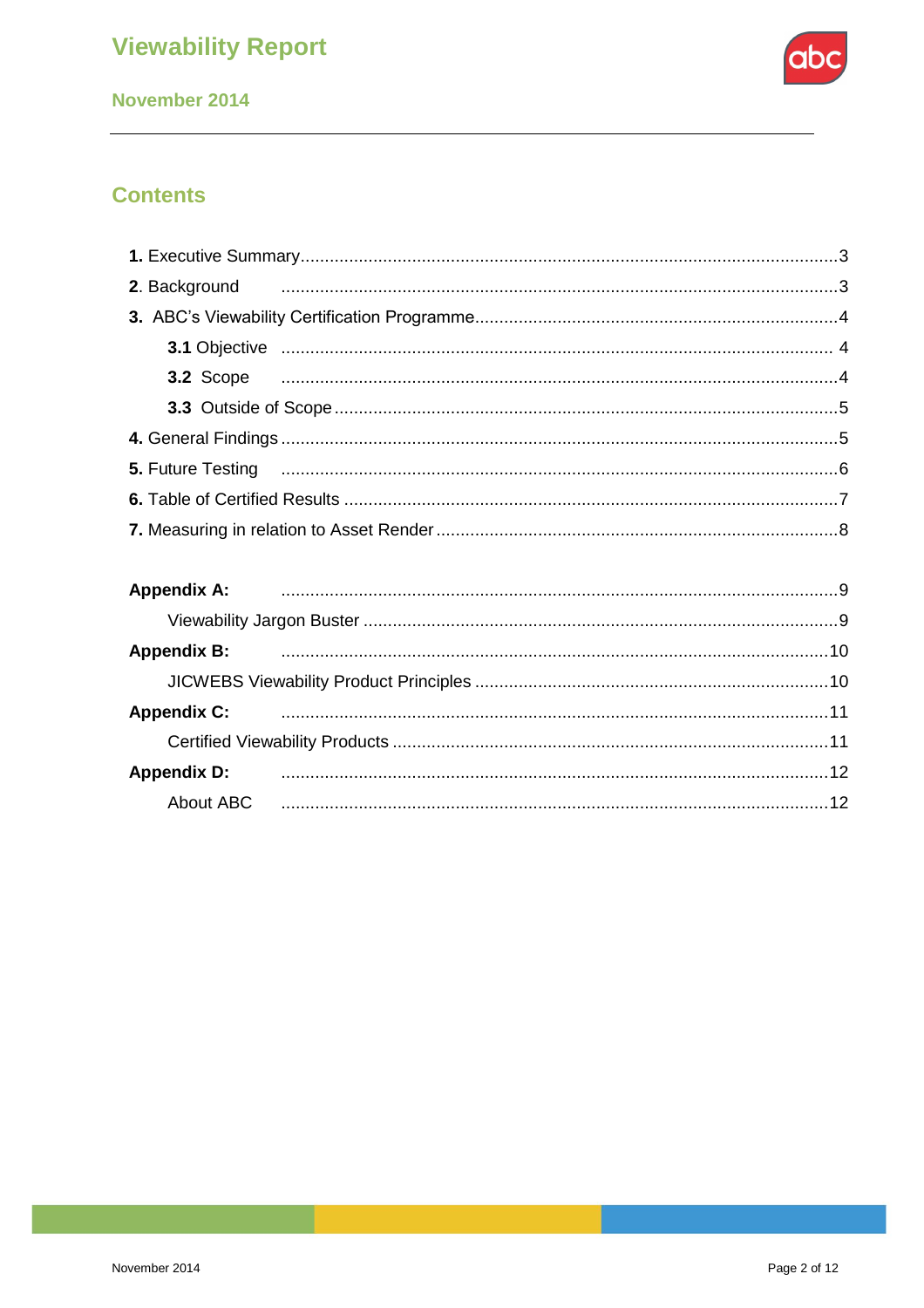

**November 2014**

### <span id="page-2-0"></span>**1. Executive Summary**

The objective of this testing programme is to verify a viewability product's capability to count viewable impressions in accordance with the Viewability Product Principles (the Principles) agreed by JICWEBS (www.jicwebs.org).

Four products chose to be tested. Each was tested under several behaviour scenarios. Each scenario was run across five different combinations of browser and operating systems (OS) within a controlled environment.

The table on page 7 shows the results for each viewability product in each behaviour scenario and browser/OS combination.

Looking ahead, the Principles and testing will continue to be refined to reflect ongoing industry needs. Future developments may include expanding the testing programme to cover aspects such as mobile display advertising on mobile web browsers and products" ability to report video viewability.

## **2. Background**

There's been much industry debate around how a viewable impression, or viewability, is defined. In addition, there has been confusion over how viewability products work, plus discrepancies in reporting. This has delayed the wide adoption of a new viewable impression metric.

In late 2012 ABC began drafting a set of viewability testing principles for review and approval by the UK industry via JICWEBS. Meanwhile, the IAB US and the MRC were conducting research into the capabilities of viewability technology, with a view to agreeing a standardised viewable impressions metric and subsequent trading currency. ABC set out to complement this body of work to deliver greater trust and transparency to viewability by:

- Ensuring that the UK market is performing its own technical reviews of the products in response to the demands of the UK industry.
- Doing ground work to enable ABC to establish how products can support the launch of any new trading metric.
- Creating a different testing environment to that of the MRC.

Following extensive consultation with expert practitioners and industry bodies, including the IAB UK, IPA and ISBA, ABC presented four Principles to JICWEBS for approval. The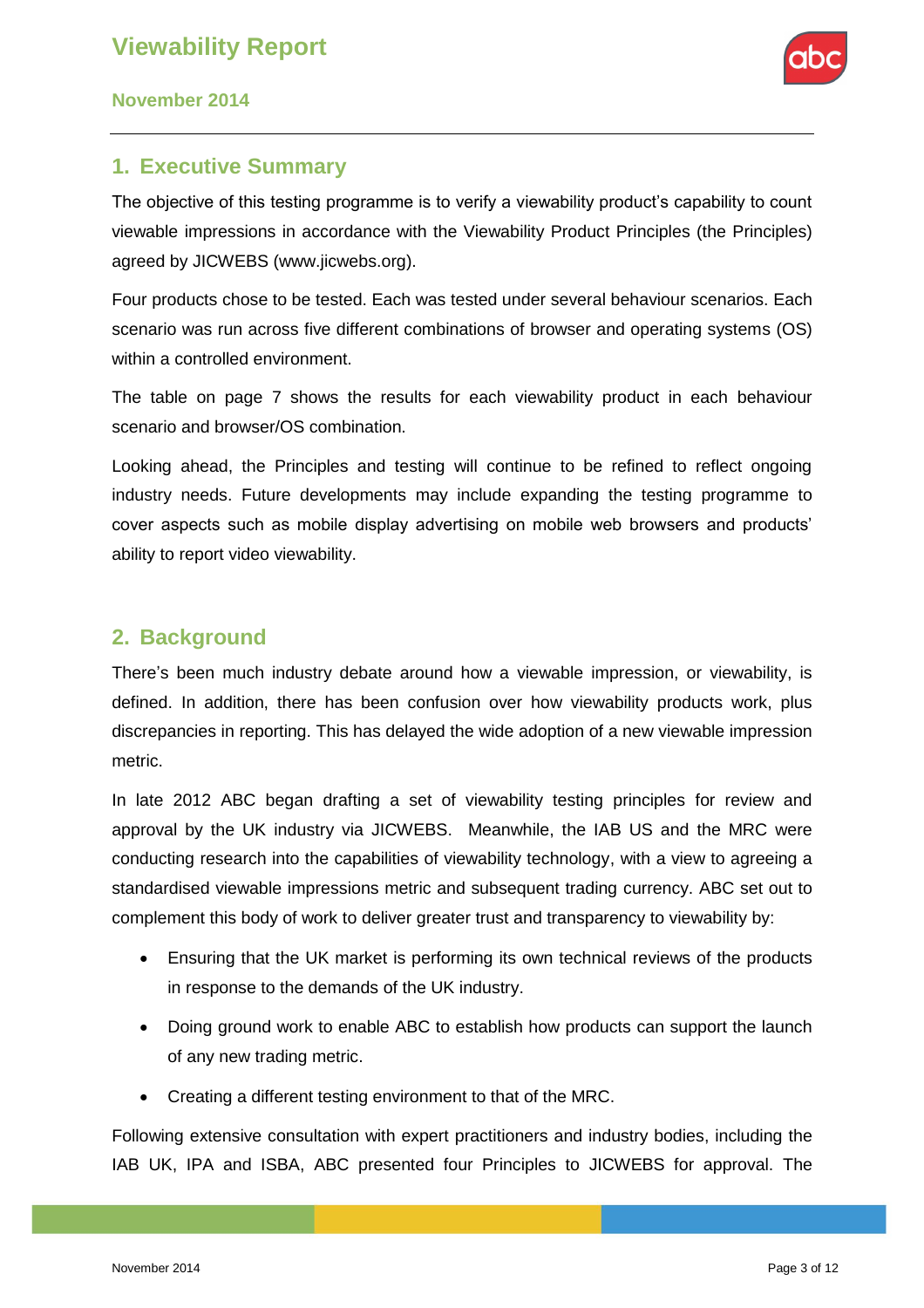

#### **November 2014**

Principles did not define a metric. Instead, they set out what a product must be able to measure (time and percentage in view) in order to support any subsequently agreed metric. Once JICWEBS approved these Principles (see Appendix B), ABC created the Viewability Certification Programme.

This report, the first of its kind in the UK, presents ABC"s findings from the first round of the Viewability Certification Programme. Overall the testing showed that all four products, while technically different from each other, were capable of reporting viewability in basic behaviour scenarios (e.g. when scrolling up or down a web page or changing the size of the browser window). Where the behaviour scenarios become more complex (e.g. when the browser is physically removed from view or hidden) the results are more varied.

Importantly, these viewability products are playing significant roles during a period of change for our industry. Their ABC certification demonstrates support for greater transparency and trust in how this technology works, something the industry will benefit from when deciding how to trade online display advertising in the future.

## <span id="page-3-0"></span>**3. ABC's Viewability Certification Programme**

#### **3.1 Objective**

The objective of ABC"s testing is to verify whether a product is capable of counting viewable impressions in accordance with the Principles.

For the purpose of this Certification Programme, "capable" is defined as:

*Once configured, the product consistently measures and reports as expected under a variety of scenarios during the period of testing in the test environment.* 

Each participating viewability product is issued with a certificate detailing their results in a matrix format. Those results are summarised in this report.

#### **3.2 Scope**

The certification process involves ABC conducting seven behaviour scenario tests in a controlled environment across five commonly used combinations of browser and operating systems (OS) chosen after consultation with the industry.

The test environment has the following features:

Tests were run on Windows 7 and MAC OS X at various screen resolutions.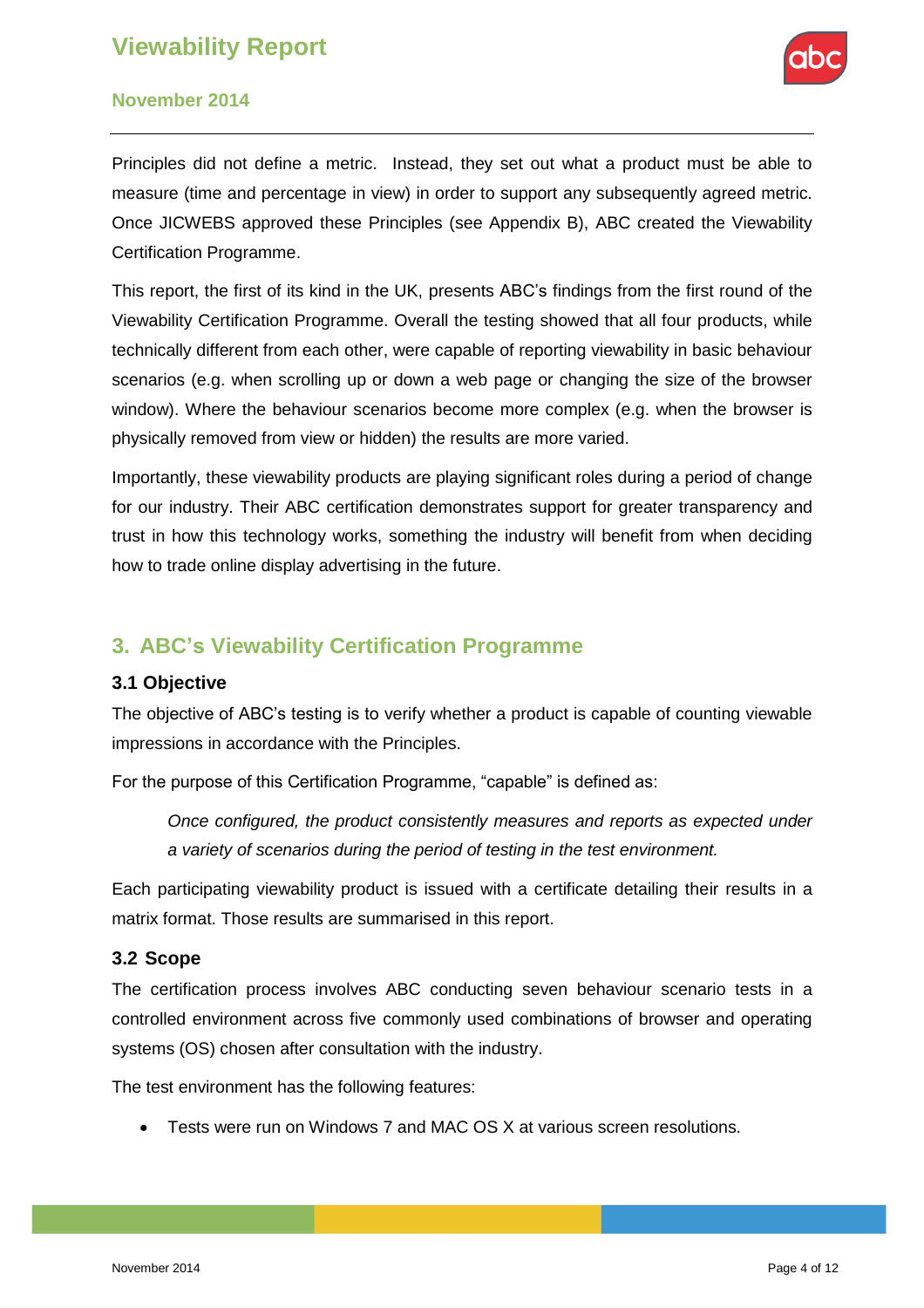

#### **November 2014**

- The following browsers were used: Firefox, Chrome, Safari, Internet Explorer 8 and Internet Explorer 11<sup>1</sup>.
- A viewable impression was defined as at least 50% of the asset"s area visible for at least one continuous second.
- Tests were consistent for all products.

#### **3.3 Outside of Scope**

ABC"s testing is designed solely to confirm that the viewability product is capable, when configured correctly, of reporting viewability as expected in the behaviour scenarios tested. These tests do not guarantee that the product will function in all browser or device combinations in live environments.

It should be noted that:

- Testing was at a point in time and on a limited scale in our controlled environment.
- The test programme did not seek to verify the scalability of the product.
- The context of testing did not fully reflect real life conditions such as multiple campaigns running on multiple sites.
- The test programme did not attempt to quantify the implementation time necessary for live use.

## <span id="page-4-0"></span>**4. General Findings**

All vendors were able to correctly report when the browser scrolled away from the ad, and when the browser was resized to dimensions that were smaller than the ad.

Most vendors were able to report viewability when the ad was served in multiple crossdomain IFRAMEs, as is typical in the modern-day ad delivery chain.

Reporting IFRAME viewability was more challenging in Safari and Chrome due to their specific architecture; certain commands and methods to determine viewability which work in Internet Explorer and Firefox cannot be replicated in Chrome or, particularly, Safari.

Tests which required the product to evaluate the browser"s status in relation to other applications, or the user"s desktop, were the most demanding and had mixed results. Examples are scenarios 2, 5 and 7. For privacy and security reasons, the browsers being

 $\overline{a}$ 

 $1$  These browsers were chosen based on their distinctive characteristics.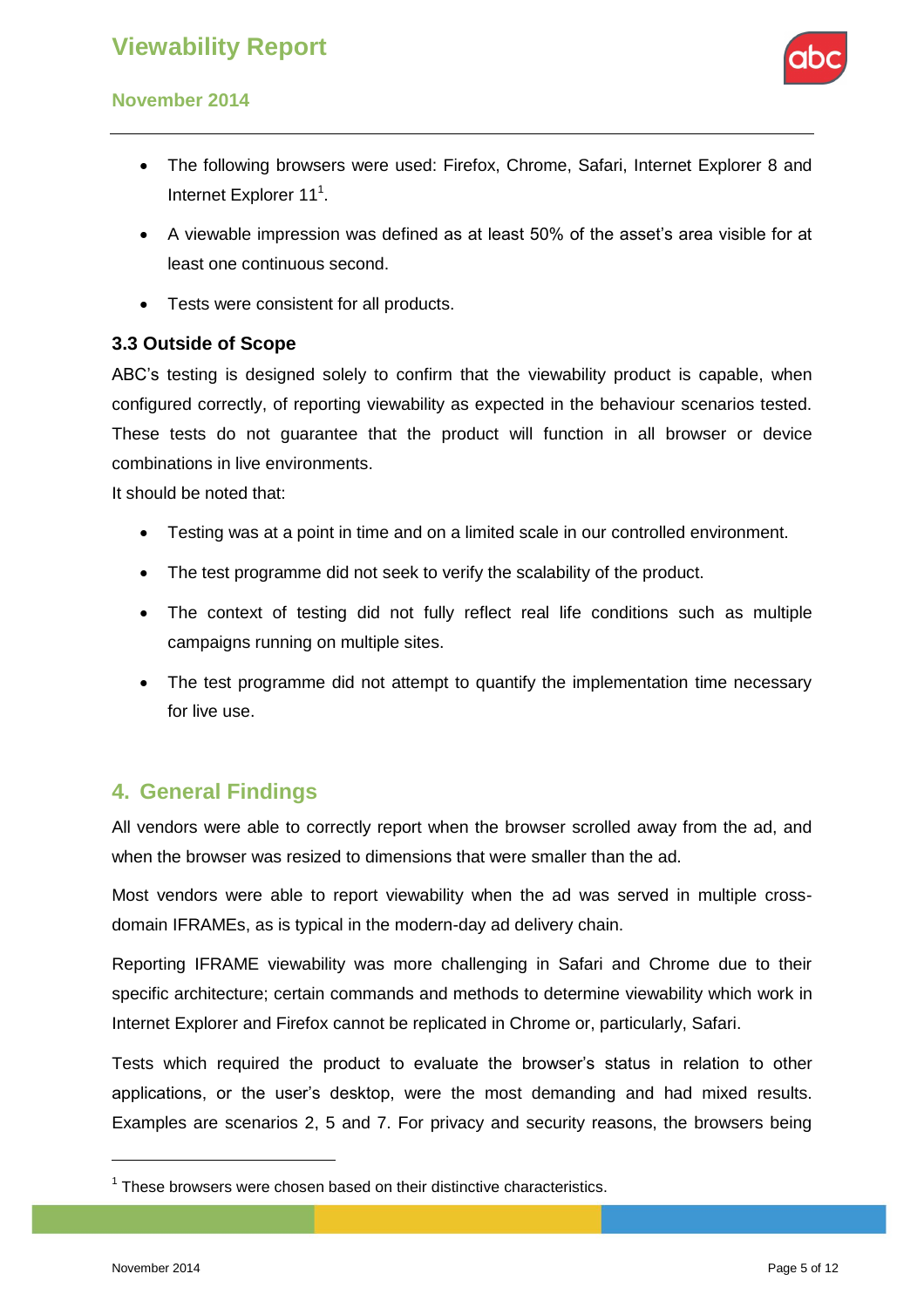

#### **November 2014**

tested often prevent third party applications from looking outside their parent page or the browser. It's more challenging for a product to evaluate viewability in these scenarios.

## <span id="page-5-0"></span>**5. Future Testing**

With the industry"s agreement, future developments may include expanding the testing programme to cover aspects such as mobile display advertising on mobile web browsers and products" ability to report video viewability.

## <span id="page-5-1"></span>**6. Table of Certified Results**

The results presented on page 7 reflect the testing carried out in August to November 2014.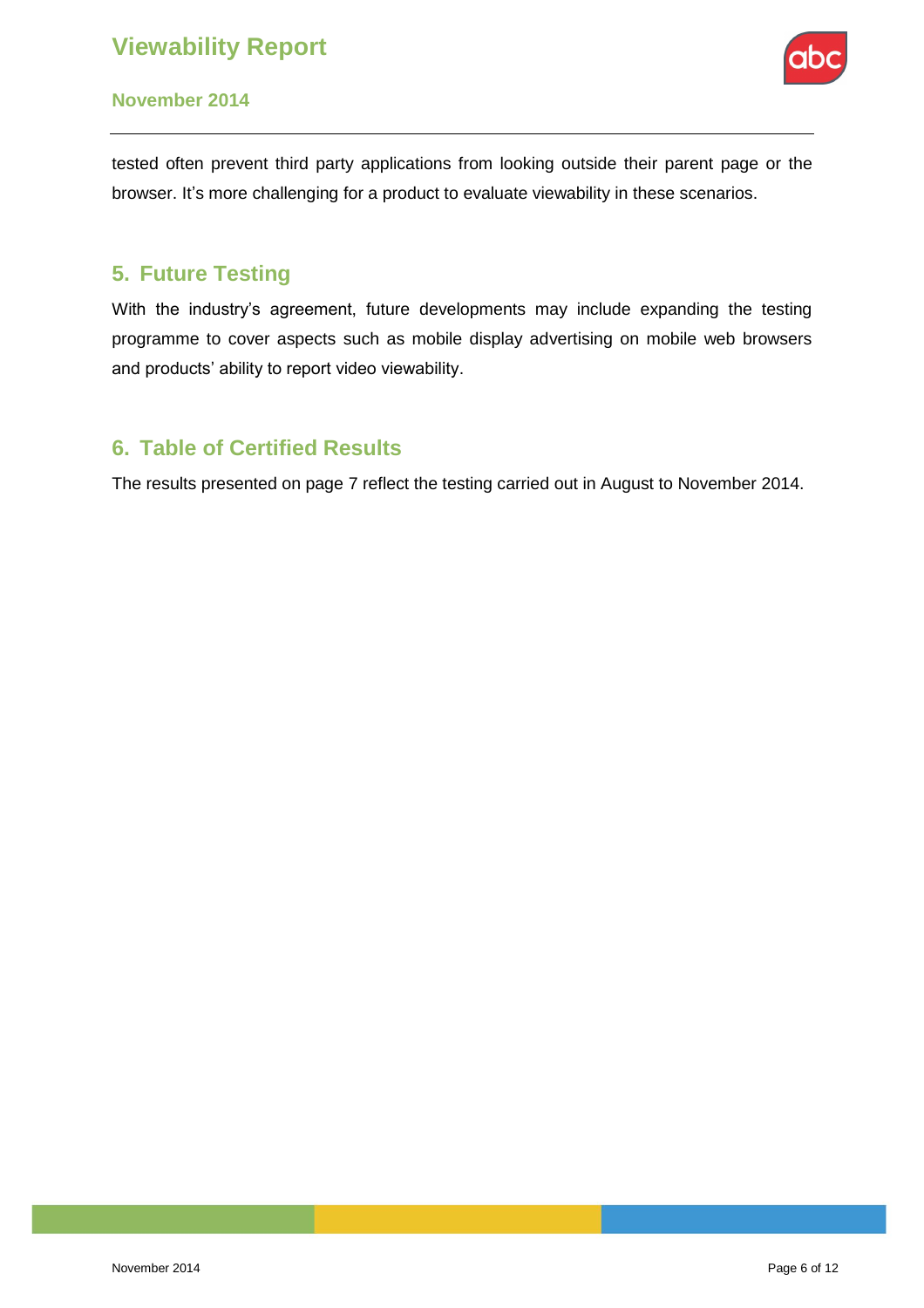

### **November 2014**

|                               |                     | Did the product perform as expected in the following scenarios?            |                                               |                                     |                                                                       |                                                      |                                                     |                                    |
|-------------------------------|---------------------|----------------------------------------------------------------------------|-----------------------------------------------|-------------------------------------|-----------------------------------------------------------------------|------------------------------------------------------|-----------------------------------------------------|------------------------------------|
| <b>Browser</b><br>and OS      | <b>Product</b>      | 1. Ad is in view but<br>served within<br>multiple cross-<br>domain IFRAMEs | 2. Browser window<br>is moved off<br>viewport | 3. Page is scrolled<br>away from ad | 4. Browser is<br>resized so that less<br>than 50% of ad is<br>visible | 5. Page carrying ad<br>is opened in a<br>hidden page | 6. Page carrying ad<br>is opened in a<br>hidden tab | 7. Page carrying ad<br>loses focus |
| Firefox<br><b>Windows</b>     | comScore            | Yes                                                                        | <b>Yes</b>                                    | Yes                                 | Yes                                                                   | Yes                                                  | Yes                                                 | Yes                                |
|                               | <b>DoubleVerify</b> | Yes                                                                        | <b>No</b>                                     | Yes                                 | Yes                                                                   | <b>No</b>                                            | Yes                                                 | <b>Yes</b>                         |
|                               | Integral            | Yes                                                                        | <b>No</b>                                     | Yes                                 | Yes                                                                   | <b>No</b>                                            | Yes                                                 | <b>No</b>                          |
|                               | <b>Moat</b>         | Yes                                                                        | Yes                                           | Yes                                 | Yes                                                                   | Yes                                                  | Yes                                                 | Yes                                |
| Chrome<br><b>Windows</b>      | comScore            | Yes                                                                        | Yes                                           | Yes                                 | Not tested <sup>1</sup>                                               | Yes                                                  | Not tested <sup>1</sup>                             | Yes                                |
|                               | <b>DoubleVerify</b> | See note <sup>2</sup>                                                      | <b>No</b>                                     | Yes                                 |                                                                       | <b>No</b>                                            |                                                     | Yes                                |
|                               | Integral            | Yes                                                                        | <b>No</b>                                     | Yes                                 |                                                                       | <b>No</b>                                            |                                                     | <b>No</b>                          |
|                               | <b>Moat</b>         | Yes                                                                        | Yes                                           | Yes                                 |                                                                       | Yes                                                  |                                                     | Yes                                |
| IE8<br><b>Windows</b>         | comScore            | Yes                                                                        | Yes                                           | Yes                                 | Yes                                                                   | Yes                                                  | Yes                                                 | Yes                                |
|                               | <b>DoubleVerify</b> | Yes                                                                        | <b>No</b>                                     | Yes                                 | Yes                                                                   | <b>No</b>                                            | <b>No</b>                                           | Yes                                |
|                               | Integral            | Yes                                                                        | <b>No</b>                                     | Yes                                 | Yes                                                                   | <b>No</b>                                            | Yes                                                 | <b>No</b>                          |
|                               | <b>Moat</b>         | Yes                                                                        | Yes                                           | Yes                                 | Yes                                                                   | Yes                                                  | Yes                                                 | Yes                                |
| IE11<br><b>Windows</b>        | comScore            | Yes                                                                        | Yes                                           | Yes                                 | Yes                                                                   | Yes                                                  | Yes                                                 | Yes                                |
|                               | <b>DoubleVerify</b> | Yes                                                                        | <b>No</b>                                     | Yes                                 | Yes                                                                   | <b>No</b>                                            | <b>No</b>                                           | Yes                                |
|                               | Integral            | Yes                                                                        | <b>No</b>                                     | Yes                                 | Yes                                                                   | <b>No</b>                                            | Yes                                                 | <b>No</b>                          |
|                               | <b>Moat</b>         | Yes                                                                        | Yes                                           | Yes                                 | Yes                                                                   | Yes                                                  | Yes                                                 | Yes                                |
| <b>Safari</b><br><b>MacOS</b> | comScore            | See note <sup>3</sup>                                                      | Not tested <sup>1</sup>                       | Yes                                 | Yes                                                                   | Not tested <sup>1</sup>                              | Not tested <sup>1</sup>                             | Not tested <sup>1</sup>            |
|                               | <b>DoubleVerify</b> | See note <sup>2</sup>                                                      |                                               | Yes                                 | Yes                                                                   |                                                      |                                                     |                                    |
|                               | Integral            | Yes                                                                        |                                               | Yes                                 | Yes                                                                   |                                                      |                                                     |                                    |
|                               | <b>Moat</b>         | Yes                                                                        |                                               | Yes                                 | Yes                                                                   |                                                      |                                                     |                                    |

#### **Notes**

<sup>1.</sup> "Not tested" shows where a particular test, in a particular browser, was not possible due to technical limitations in the testing and should not be considered a technical limitation of the product being tested.

<sup>2.</sup> DoubleVerify advises that for impressions served via cross-domain IFRAMEs in Chrome and Safari, DoubleVerify uses statistical placement-level modelling to estimate viewability. For this test, for these browsers, DoubleVerify provided reporting at the aggregate level only, and the results were within tolerance of the expected level.

<sup>3.</sup> comScore advises that for impressions served via cross-domain IFRAMEs in Safari, comScore uses placement-level projection techniques to estimate viewability for this browser in the Audience module of validated Campaign Essentials™.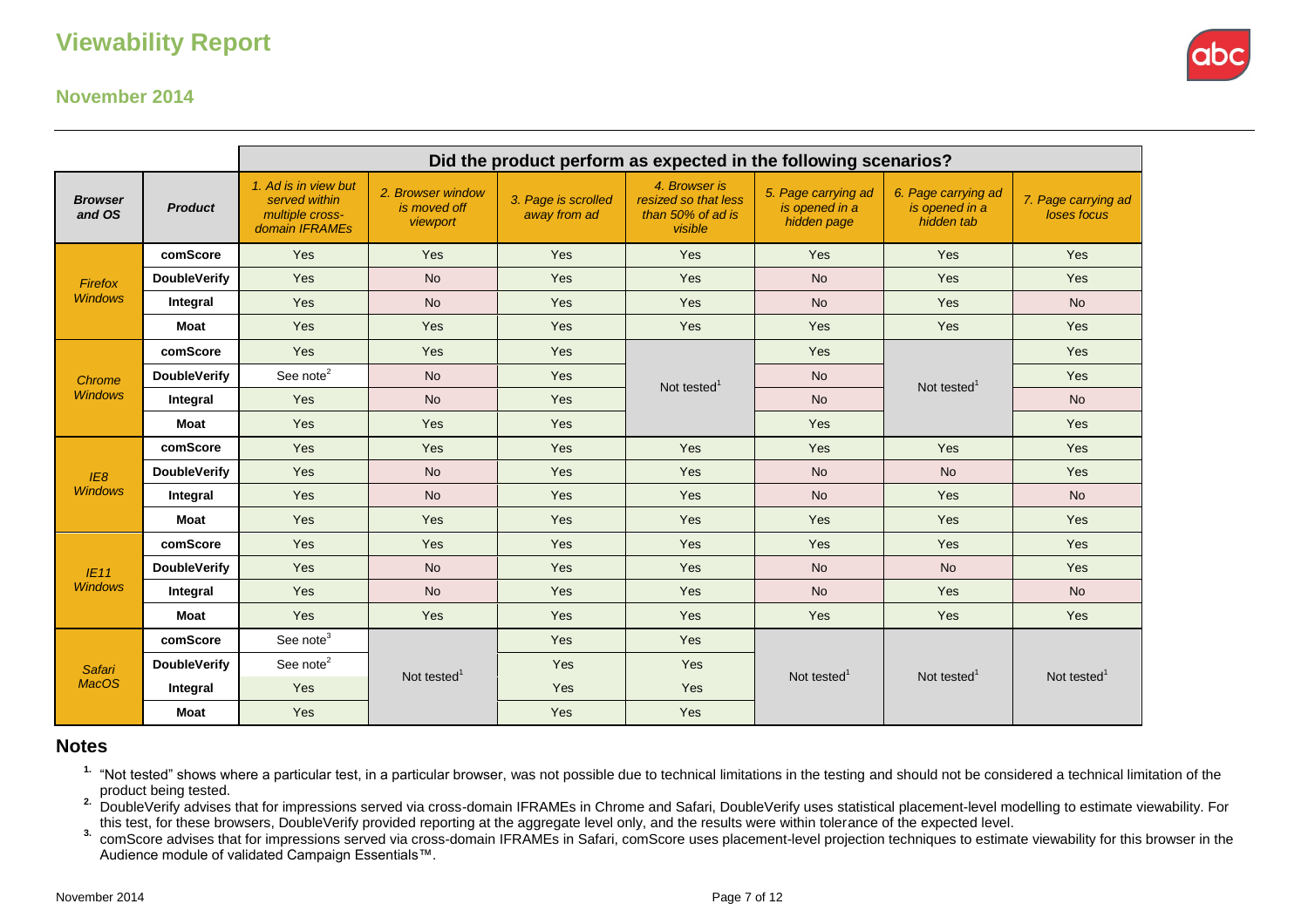**November 2014**



## <span id="page-7-0"></span>**7. Measuring in relation to Asset Render**

In relation to Testing Principle No. 4, we asked each product to state at what point the measurement of viewability occurs in relation to asset render – in other words, whether measurement starts before, during or after delivery of the content creative.

The products' responses are below:

| <b>Product</b>      | <b>Response</b>                                                                                                                                                                                                                                                                                                                                                                                                                                                                                                                                                                                                                                                                                                                             |  |  |  |
|---------------------|---------------------------------------------------------------------------------------------------------------------------------------------------------------------------------------------------------------------------------------------------------------------------------------------------------------------------------------------------------------------------------------------------------------------------------------------------------------------------------------------------------------------------------------------------------------------------------------------------------------------------------------------------------------------------------------------------------------------------------------------|--|--|--|
| comScore            | In order to determine whether a vCE-tagged ad is viewable, the<br>measurement code must first find the ad, assuring it has been rendered. vCE<br>measurement accounts for discovery of the ad at the time the measurement<br>code is initially loaded (the ad is immediately identified, i.e., "Found") or<br>shortly thereafter ("Late," with repeated attempts ranging from 1 to 9 seconds<br>later, allowing the page to be scanned up and down up to ten times in total).<br>If either of these two conditions is met, the ad is considered measurable,<br>forming the base impressions for subsequent viewability measures reflecting<br>the percentage of measurable impressions which meet the established<br>viewability threshold. |  |  |  |
| <b>DoubleVerify</b> | The DV Digital IQ Ad Viewability solution runs a javascript tag to measure the<br>viewable state of the creative asset. The DV tag is either 1) appended to the<br>agency tag and served with the creative or 2) served on the page by the<br>publisher for each creative. In both cases, DV has the ability to measure the<br>creative or the creative container.                                                                                                                                                                                                                                                                                                                                                                          |  |  |  |
| <b>Integral</b>     | Integral Ad Science uses both a "piggy back" monitoring pixel and a wrapped<br>tag solution to deliver our scripts to the page and calculate viewabilty. IAS<br>measures the actual ad rather than the placement where implementation<br>permits. IAS measures display campaigns at 100ms and video at 200ms<br>pings from the point at which measurement begins and delivers a suite of<br>custom reporting metrics.                                                                                                                                                                                                                                                                                                                       |  |  |  |
| <b>Moat</b>         | The Moat tag is generally implemented on a creative by appending it after the<br>creative code. Moat tag technology measures the actual ad creative for all its<br>creative-focused metrics. Tracking of the ad creative for viewability and all<br>other creative-focused metrics only begins after the creative has fully loaded<br>and rendered on the page.                                                                                                                                                                                                                                                                                                                                                                             |  |  |  |

Our programme did not specifically confirm these statements other than ensuring results obtained were (or were not) as expected in each scenario.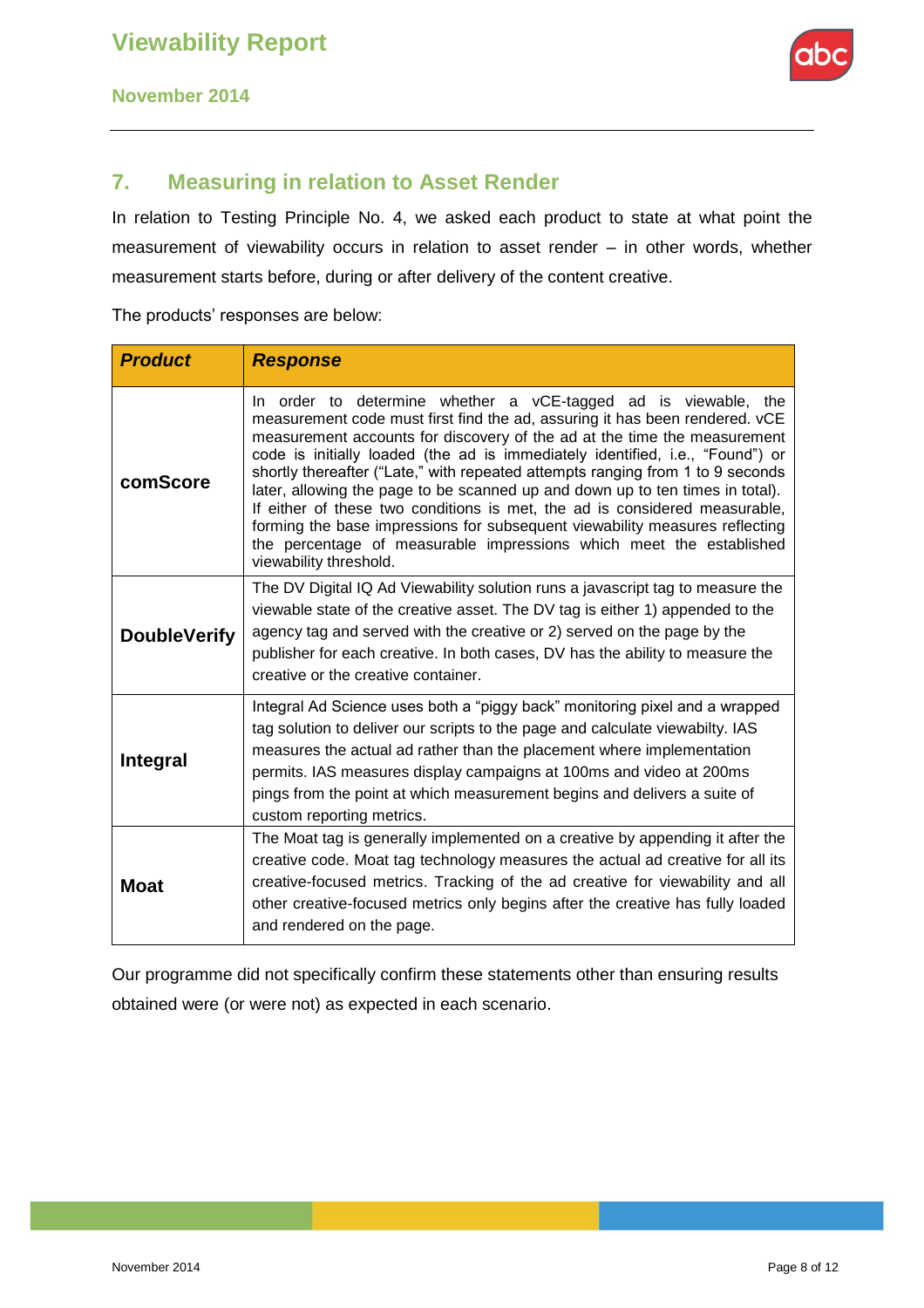

## **Appendix A:**

### **Jargon buster**

- **Viewable impression:** An asset delivered onto a web page in a place that provides the user with an opportunity to see it.
- **Asset:** The item (e.g. an ad banner) which is having its viewability measured.
- **Viewability**: Whether something can be viewed (is visible) or not.
- **Application:** A computer programme designed to carry out a specific function.
- **Browser:** An application designed to retrieve, present and traverse through information on the internet.
- **Browser window:** The movable area containing the browser. The browser window can contain more than one Tab.
- **Tab:** Browsers can open multiple pages at once by putting each page in its own sheet (similar to the way spreadsheets work).
- **Viewport:** The entire physical area of a screen (typically rectangular) in which images can be rendered.
- **Rendering:** The process of generating an asset in a browser.
- **HTML:** HyperText Markup Language (HTML) is the standard language used to create web pages.
- **IFRAME:** Short for "inline frame", is an area within a web page that contains content served from a different source (e.g. an advertisement) to the rest of the page.
	- o **Cross domain IFRAME:** An IFRAME containing a document served from a different domain to the parent page.
	- o **Nested IFRAMEs:** At least two IFRAMEs served one within the other one. In theory, there can be an infinite number of nested IFRAMEs.
- **In focus:** The application, window or tab that is active (uppermost) and visible.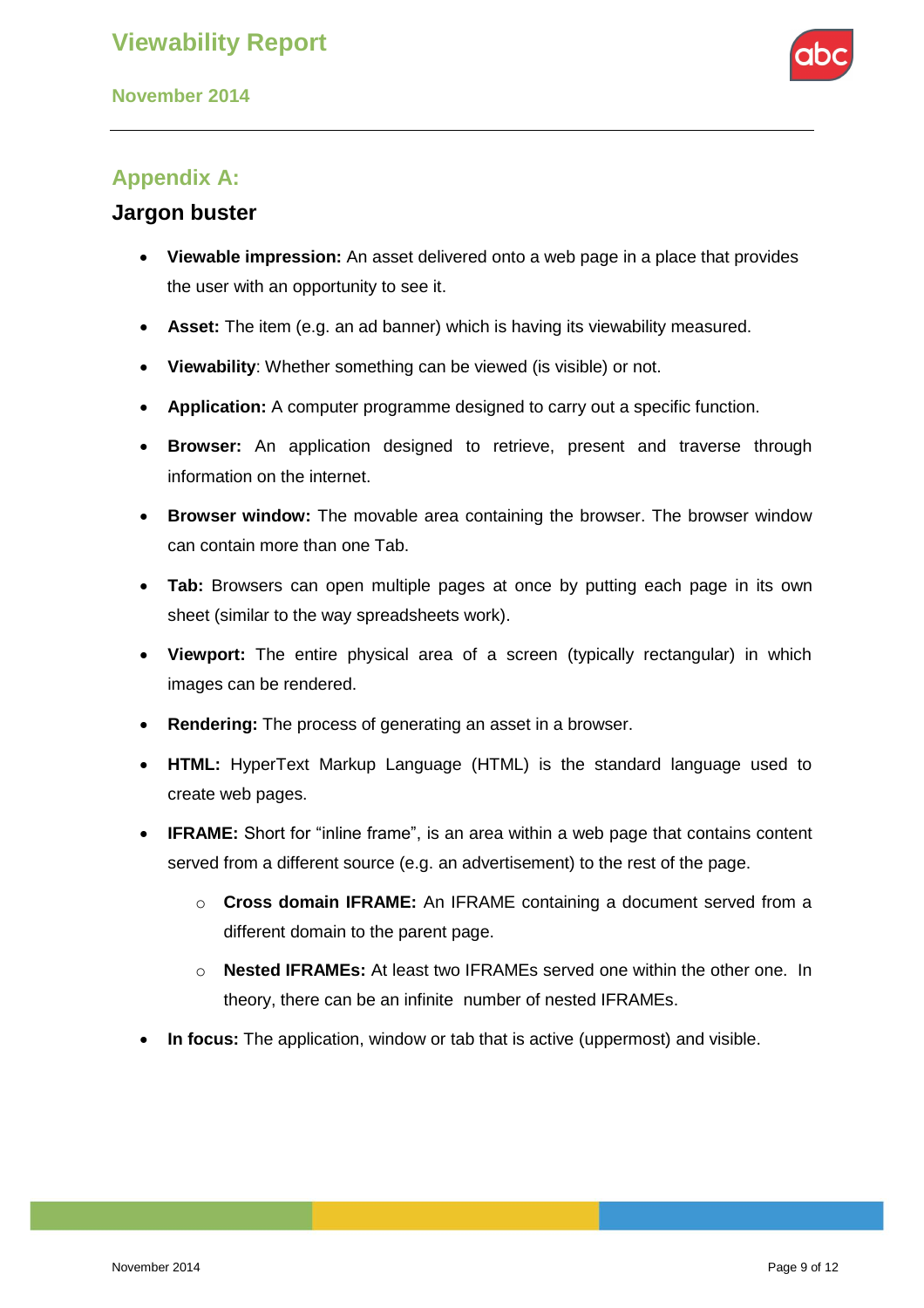

## <span id="page-9-1"></span>**Appendix B:**

## <span id="page-9-2"></span>**JICWEBS Viewability Product Principles**

Version 1, January 2014

This document sets out the principles that have been approved by JICWEBS. The principles have been developed following research and consultation with media owners, technology suppliers and other industry bodies.

Note: These principles are not specific metrics but designed to be compatible with viewability metrics that may be agreed by the industry in due course. Principles are set out below in **bold** with supplementary information in *italics*.

#### 1. **Percentage viewable when served:**

*Can the product measure what % (in whole percentages) of the content's area was in view at the time of measurement? Could the content ever be seen?* 

### 2. **Average percentage viewable over a defined measurement period (e.g. hour, day, week):**

*Can the product measure what % of the content space was in view over how long? This average should be measured in units of whole seconds, during which the content must be continuously viewable. A minimum "opportunity to see" should include thresholds on both continuous time and % of content area. Optionally, the product may also report on cumulative viewability.* 

#### 3. **Standard measurement language:**

*Can the product report on just variable 1 or both variables 1 and 2 above?* 

#### 4. **Measurement and asset render requirements:**

*Where this can be determined the testing programme must make clear at what point the measurement of viewability occurs in relation to asset render, i.e. whether pre, during or post delivery of the content creative. If this cannot be determined that fact will be clearly stated. It is recognised that Flash content may take a comparatively long time to render in a browser.* 

The ultimate objective of ABC"s test programme is to verify whether a product is capable of counting "viewable impressions" in relation to the above principles. For this purpose:

- Capable is defined as once configured; the product consistently measures and reports as declared under a variety of scenarios during the period of testing in the test environment.
- <span id="page-9-0"></span> Render is defined as the point at which the creative message is available to view, following the principle of 'opportunity to see'.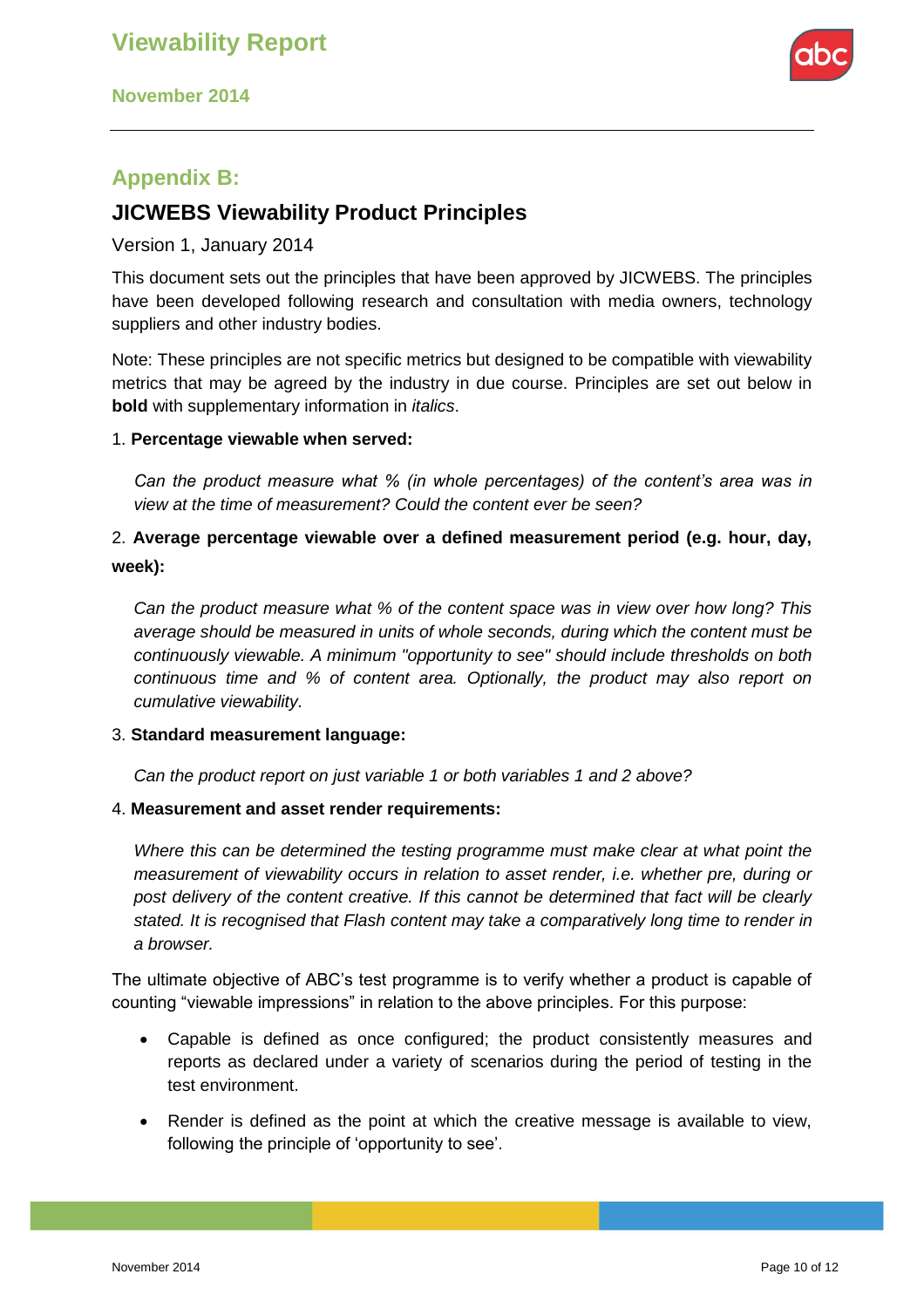**November 2014**



## **Appendix C:**

### **Certified Viewability Products**

**1. [comScore vCE Validation by comScore](http://www.abc.org.uk/Products-Services/Product-Page/?tid=22622)**

comScore 6-7 St. Cross Street 2nd Floor London EC1N 8UA (0044) 207 099 1760

**2. DV Digital Impression Quality – Ad Viewability [by DoubleVerify](http://www.abc.org.uk/Products-Services/Product-Page/?tid=22748) Ltd**

DoubleVerify 575 8th Avenue 8th Floor New York 10018 (001) 212 631 2111

**3. [Integral Ad Science Viewability by Integral Ad Science](http://www.abc.org.uk/Products-Services/Product-Page/?tid=22775)**

Integral Ad Science 4<sup>th</sup> Floor 113 Regent Street London W1B 4HL (0044) 203 6965586

#### **4. Moat Analytics by Moat Inc.**

Moat Inc. 162 5<sup>th</sup> Avenue 11<sup>th</sup> Floor New York 10010 (001) 646 350 0099